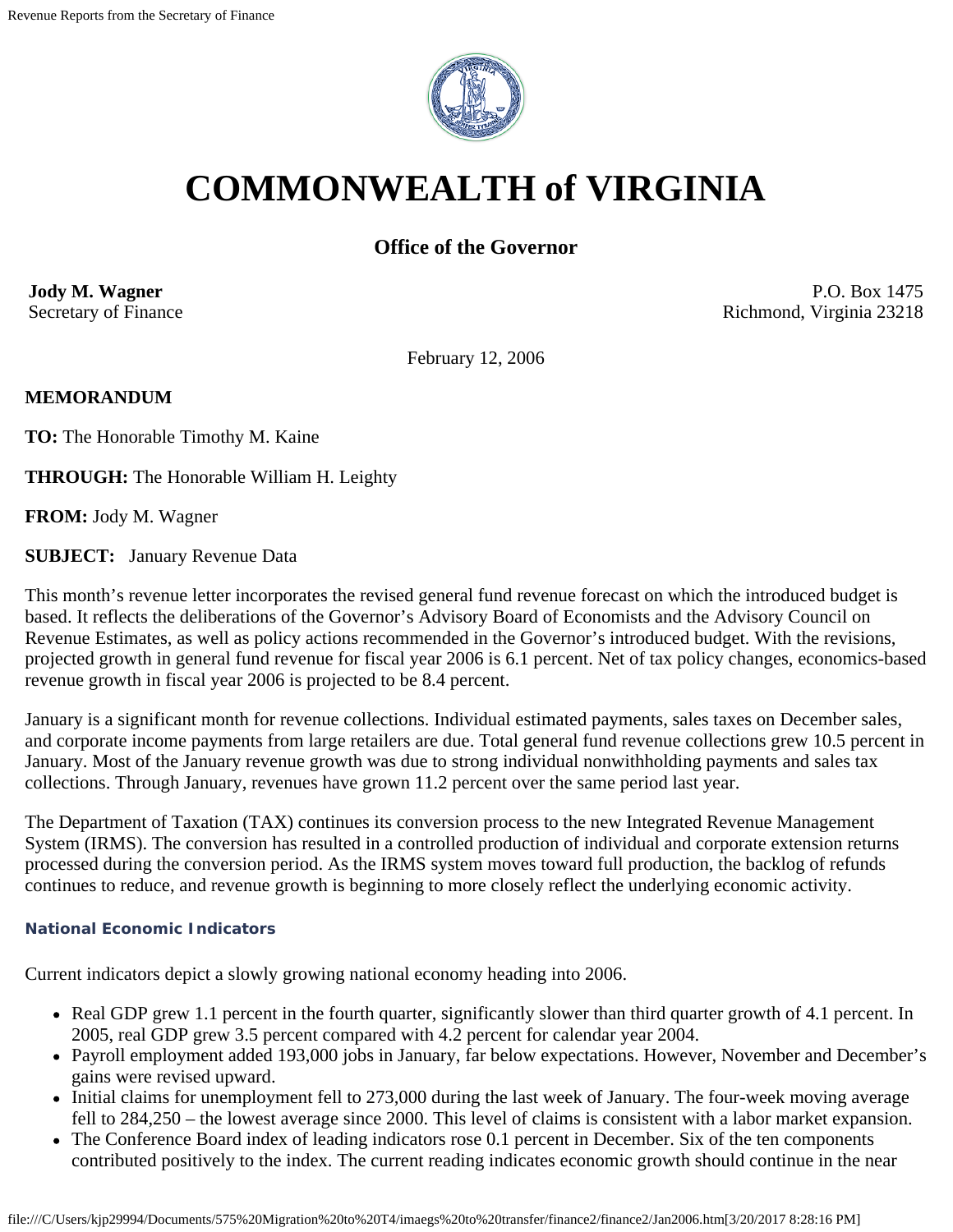term.

- With falling energy prices, the Consumer Price Index fell 0.1 percent in December. Core inflation rose 0.2 percent for the month, bringing the annual rate of core inflation to 2.2 percent.
- The Conference Board's index of consumer confidence increased to 106.3 in January, its third consecutive gain.
- The manufacturing sector continues to expand; however, growth is slowing. Although the Institute of Supply Management index fell to 54.8 in January, it continues to depict a growing manufacturing sector.
- As expected, the Federal Reserve raised the federal funds rate another 25 basis points to 4.5 percent in January.

## **Virginia Economy**

In Virginia, payroll employment grew by 1.1 percent in December compared with the same month last year – about where it has been since last May. In Northern Virginia, payrolls grew by 3.0 percent. In Richmond-Petersburg jobs grew by 2.7 percent, followed by the western MSAs with 2.2 percent, and Hampton Roads with 1.6 percent growth.

The Virginia Leading Index rose by 1.2 percent in December after falling 1.5 percent in November. All four components (Virginia auto registrations, Virginia single-family building permits, Virginia initial unemployment claims, and the U.S. Leading Index) contributed to the increase. The indexes in eight metropolitan areas of the state increased in December, while Richmond's was unchanged and Charlottesville and Winchester registered declines.

## **January Revenue Collections**

January is a significant month for revenue collections. Individual estimated payments, sales taxes on December sales, and corporate income payments from large retailers are due. Total general fund revenue collections grew 10.5 percent in January. Most of the January revenue growth was due to strong individual nonwithholding payments and sales tax collections. Through January, revenues have grown 11.2 percent over the same period last year.

**Individual Income Tax Withholding (57% of general fund revenues):** Collections of payroll withholding taxes grew 5.2 percent in January. Year-to-date withholding growth is 5.9 percent -- below the projection of 6.9 percent growth for the fiscal year.

**Individual Income Tax Nonwithholding (14% of general fund revenues):** Collections of nonwithholding payments were up 21.4 percent for the month. Collections of the fourth quarterly estimated payment due January 15, reflecting December and January receipts, were up 22 percent. Average check size increased about 25 percent, with about the same number of filers as there were in fiscal year 2005.

Year-to-date collections of nonwithholding are up 19.1 percent -- ahead of the estimate of 13.2 percent growth.

**Individual Income Tax Refunds:** This month, TAX issued \$35.8 million in refunds compared with \$36.7 million in January of last year. Fiscal year-to-date, \$148.8 million in refunds have been issued compared to \$205.6 million in the same period last year.

TAX continues to be in a controlled production mode for extension returns processed during its conversion to IRMS, which has resulted in fewer than normal individual refunds being processed. This has the effect of temporarily boosting apparent growth in individual income tax collections. Processing of individual refunds should increase in February as the tax filing season gets underway.

**Sales Tax (22% of general fund revenues):** Collections of sales and use taxes, representing December sales, grew 7.9 percent in January. Adjusting for the effects of tax relief on food, growth was 15.1 percent for the month. Year-to-date growth stands at 5.2 percent through January, ahead of the estimate of a 4.6 percent decline. Collections are expected to remain ahead of forecast until June when the reduced Accelerated Sales Tax program reduces collections by \$200.1 million.

February collections will reflect post-holiday sales and the redemption of gift cards, completing the picture for the holiday season.